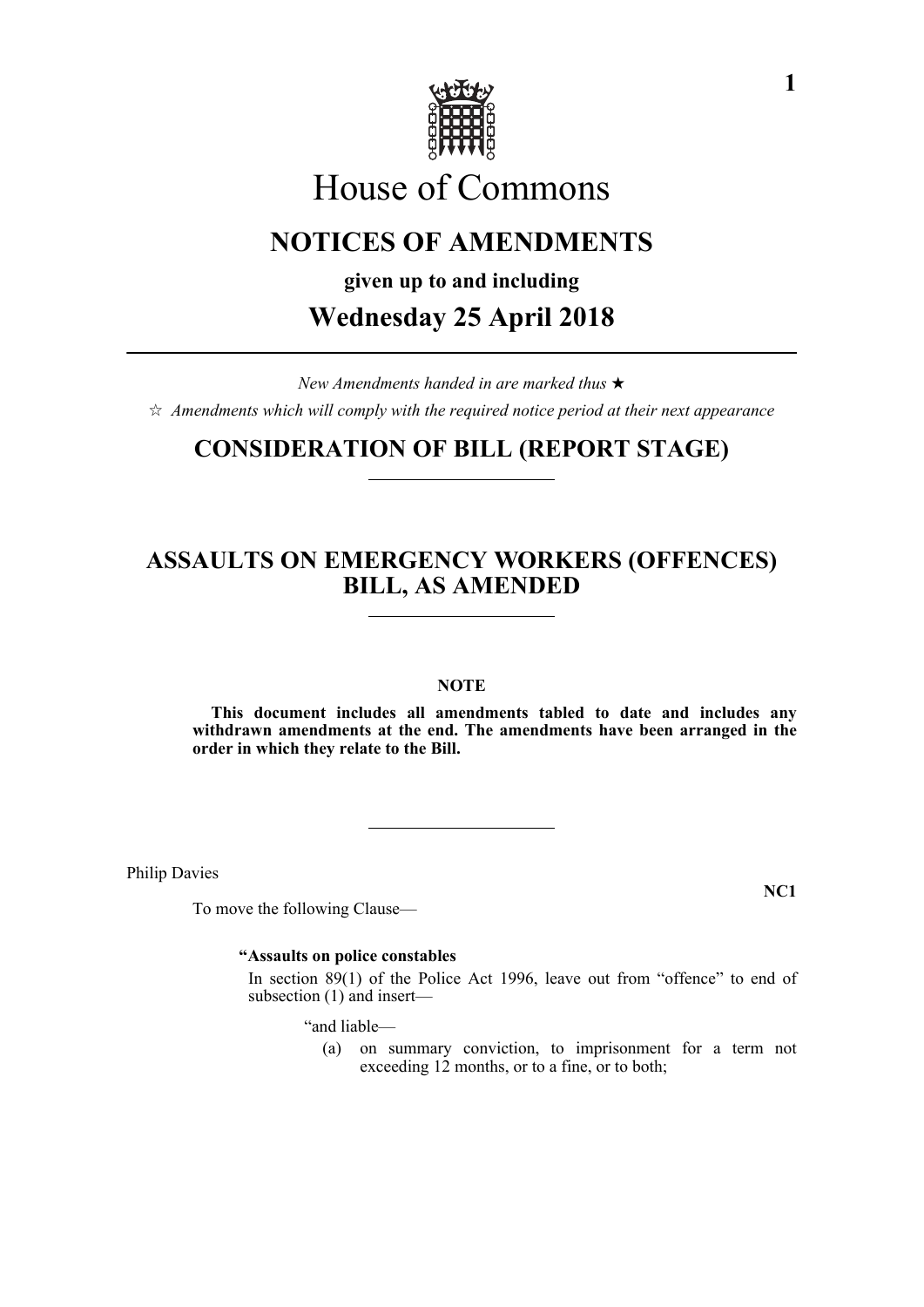(b) on conviction on indictment, to imprisonment for a term not exceeding 12 months, or to a fine, or to both.""

#### *Member's explanatory statement*

*This new clause would make assaults specifically on police constables carry the same penalty as the new offence and not just the six months currently available to courts.*

Philip Davies

**NC2**

To move the following Clause—

#### **"Assaults on police constables (No. 2)**

 In section 89(1) of the Police Act 1996, leave out from "offence" to end of subsection (1) and insert—

"and liable—

- (a) on summary conviction, to imprisonment for a term not exceeding 12 months, or to a fine, or to both;
- (b) on conviction on indictment, to imprisonment for a term not exceeding 24 months, or to a fine, or to both.""

#### *Member's explanatory statement*

*This new clause would make assaults specifically on police constables carry greater penalties than are currently available to match the new offence and also to ensure that Crown courts have greater powers of sentence for the offence than magistrates' courts.*

Philip Davies

**NC3**

To move the following Clause—

#### **"Review of impact of non-commencement of sections 154 and 282 of the Criminal Justice Act 2003**

 If sections 154 and 282 of the Criminal Justice Act 2003 have not come into force two years after this Act has come into force the Secretary of State for Justice must review the likely impact this non-commencement has had on the sentences given for offences affected by this Act and provide a statement to Parliament within six months of the end of the two-year period detailing that impact."

#### *Member's explanatory statement*

*This new clause would allow a review from the Secretary of State to enable insight into the impact on sentences for the offences covered by the Bill that are not able to exceed six months as a result of no changes being made to the sentencing powers of magistrates.*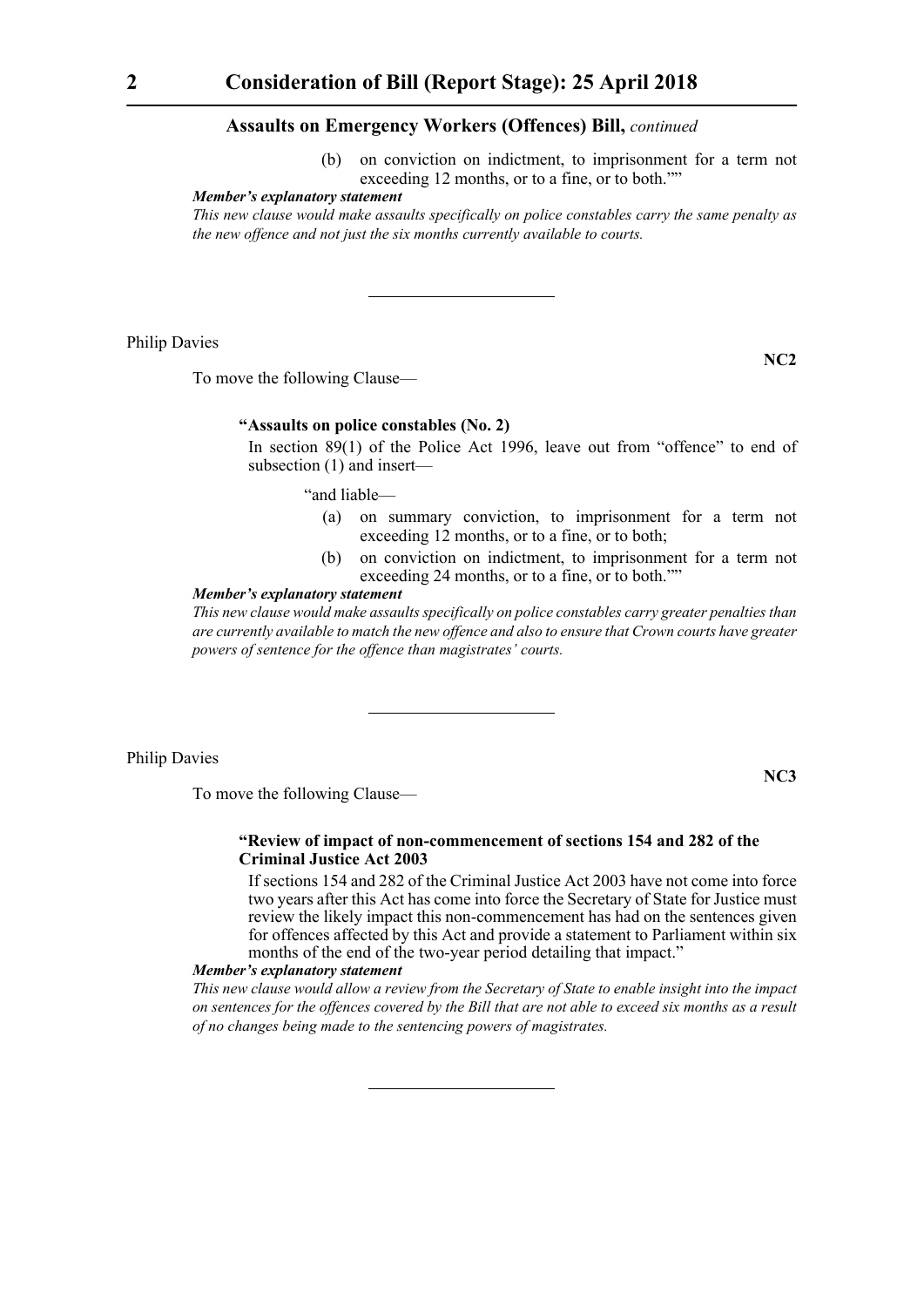Philip Davies

 $\vec{\mathcal{R}}$  To move the following Clause—

#### **"Assaults in prison**

In section 243A of the Criminal Justice Act 2003, after subsection (2) insert—

"(2A) Subsection (2) does not apply if the prisoner has assaulted any person listed in Section 3 of the Assaults on Emergency Workers (Offences) Act 2018 during the course of their sentence.""

#### *Member's explanatory statement*

*This new clause would mean that a prisoner serving a sentence of less than 12 months who assaulted an emergency worker during that sentence would not be eligible for automatic release.*

Philip Davies

 $\vec{\mathcal{R}}$  To move the following Clause—

#### **"Assaults in prison (No. 2)**

In section 244 of the Criminal Justice Act 2003, after subsection (1A) insert—

"(1B) Subsection (1) does not apply if the prisoner has assaulted any person listed in Section 3 of the Assaults on Emergency Workers (Offences) Act 2018 during the course of their sentence.""

*Member's explanatory statement* 

*This new clause would mean that a prisoner serving a fixed term sentence of more than 12 months who assaulted an emergency worker during that sentence would not be eligible for automatic release.*

Philip Davies

 $\vec{x}$  To move the following Clause—

#### **"Assaults in prison (No. 3)**

In section 246 of the Criminal Justice Act 2003, after subsection (4)(i) insert—

"(j) the prisoner has assaulted any person listed in Section 3 of the Assaults on Emergency Workers (Offences) Act 2018 during the course of their sentence.""

#### *Member's explanatory statement*

*This new clause would mean that a prisoner serving a fixed term sentence of more than 12 months who assaulted an emergency worker during that sentence would not be eligible for early release.*

**NC4**

**NC5**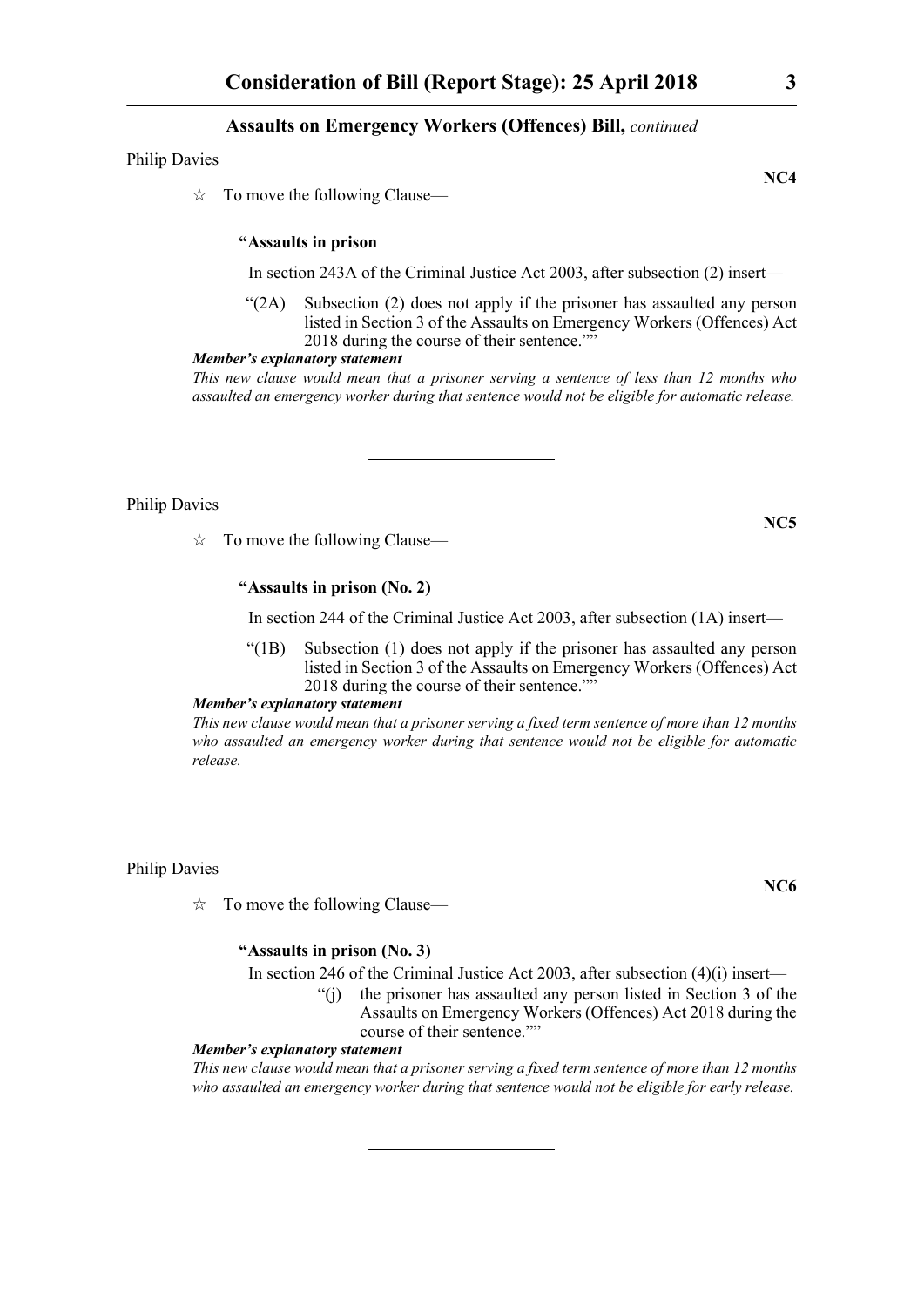Philip Davies

 $\vec{\mathcal{R}}$  To move the following Clause—

#### **"Assaults in prison (No. 4)**

- (1) In section 246A of the Criminal Justice Act 2003, in subsection (2) after "unless" for "either or both" substitute "any".
- (2) In section 246A of the Criminal Justice Act 2003, after subsection (2)(b) insert—
	- "(c) the prisoner has assaulted any person listed in section 3 of the Assaults on Emergency Workers (Offences) Act 2018 during the course of their sentence.""

#### *Member's explanatory statement*

*This new clause would mean that a prisoner serving an extended sentence under sections 226A and 226B of the Criminal Justice Act 2003 who assaulted an emergency worker during that sentence would not be eligible for automatic release after the requisite period.*

Philip Davies

 $\vec{\mathcal{R}}$  To move the following Clause—

#### **"Assaults in prison (No. 5)**

In section 247 of the Criminal Justice Act 2003, after subsection (2) insert—

"(3) Subsection (2) does not apply if the prisoner has assaulted any person listed in section 3 of the Assaults on Emergency Workers (Offences) Act 2018 during the course of their sentence.""

#### *Member's explanatory statement*

*This new clause would mean that a prisoner serving an extended sentence under sections 227 and 228 of the Criminal Justice Act 2003 who assaulted an emergency worker during that sentence would not be eligible for automatic release after the requisite period.*

Philip Davies

 $\vec{x}$  To move the following Clause—

#### **"Assaults in prison (No. 6)**

In section 243A of the Criminal Justice Act 2003, after subsection (2) insert—

 $\mathcal{L}(2A)$  Subsection (2) does not apply if the prisoner has assaulted any person listed in section 3(d), (e) or (f) of the Assaults on Emergency Workers (Offences) Act 2018 during the course of their sentence.""

#### *Member's explanatory statement*

*This new clause would mean that a prisoner serving a sentence of less than 12 months who*

**NC8**

**NC9**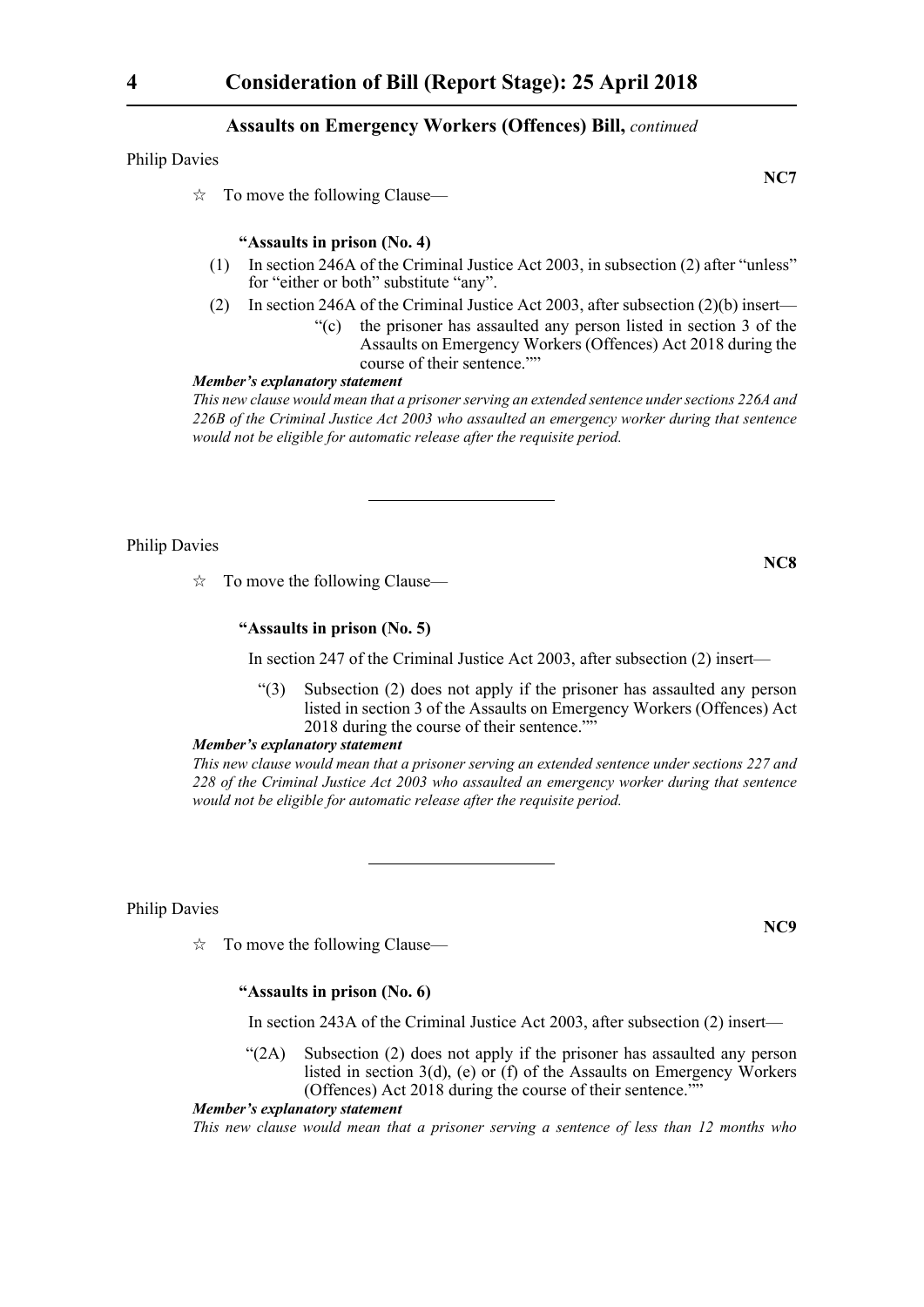*assaulted a prison officer or anyone carrying out the same functions as a prison officer or a prison custody officer during that sentence would not be eligible for automatic release.*

#### Philip Davies

 $\vec{x}$  To move the following Clause—

#### **"Assaults in prison (No. 7)**

In section 244 of the Criminal Justice Act 2003, after subsection (1A) insert—

"(1B) Subsection (1) does not apply if the prisoner has assaulted any person listed in section 3(d), (e) or (f) of the Assaults on Emergency Workers (Offences) Act 2018 during the course of their sentence.""

*Member's explanatory statement* 

*This new clause would mean that a prisoner serving a fixed term sentence of more than 12 months who assaulted a prison officer or anyone carrying out the same functions as a prison officer or a prison custody officer during that sentence would not be eligible for automatic release.*

Philip Davies

 $\vec{\mathcal{R}}$  To move the following Clause—

#### **"Assaults in prison (No. 8)**

In section 246 of the Criminal Justice Act 2003, after subsection (4)(i) insert—

- "(i) the prisoner has assaulted any person listed in section  $3(d)$ , (e) or (f) of the Assaults on Emergency Workers (Offences) Act 2018
	- during the course of their sentence.""

#### *Member's explanatory statement*

*This new clause would mean that a prisoner serving a fixed term sentence of more than 12 months who assaulted a prison officer or anyone carrying out the same functions as a prison officer or a prison custody officer during that sentence would not be eligible for early release.*

Philip Davies

 $\vec{x}$  To move the following Clause—

#### **"Assaults in prison (No. 9)**

(1) In section 246A of the Criminal Justice Act 2003, in subsection (2) after "unless" for "either or both" substitute "any".

**NC11**

**NC12**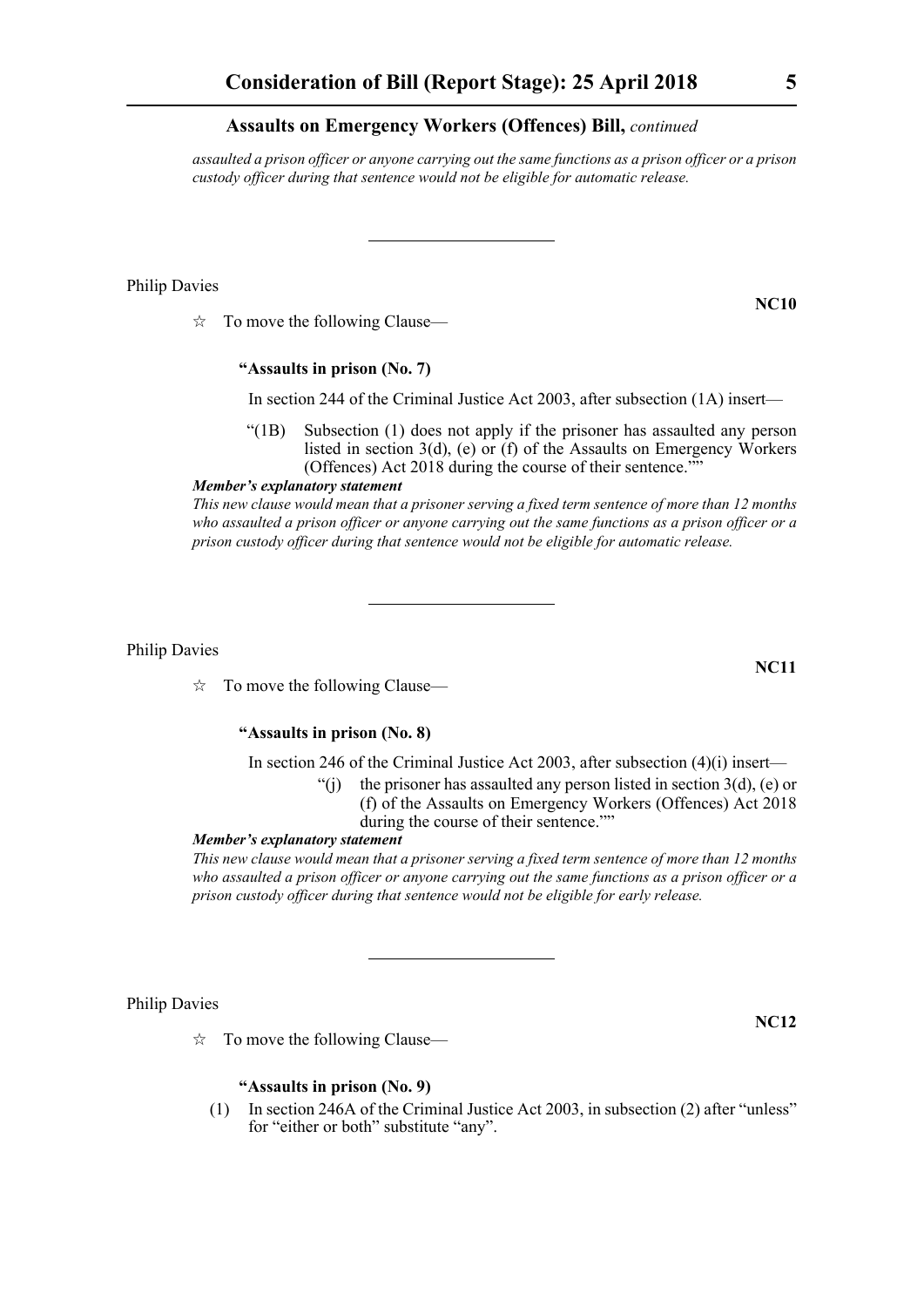- (2) In section 246A of the Criminal Justice Act 2003, after subsection (2)(b) insert—
	- "(c) the prisoner has assaulted any person listed in section  $3(d)$ , (e) or (f) of the Assaults on Emergency Workers (Offences) Act 2018 during the course of their sentence.""

#### *Member's explanatory statement*

*These new clause would mean that a prisoner serving an extended sentence under sections 226A and 226B of the Criminal Justice Act 2003 who assaulted a prison officer or anyone carrying out the same functions as a prison officer or a prison custody officer during that sentence would not be eligible for automatic release after the requisite period.*

Philip Davies

 $\vec{x}$  To move the following Clause—

#### **"Assaults in prison (No. 10)**

In section 247 of the Criminal Justice Act 2003, after subsection (2) insert—

"(3) Subsection (2) does not apply if the prisoner has assaulted any person listed in section 3(d), (e) or (f) of the Assaults on Emergency Workers (Offences) Act 2018 during the course of their sentence.""

#### *Member's explanatory statement*

*This new clause would mean that a prisoner serving an extended sentence under sections 227 and 228 of the Criminal Justice Act 2003 who assaulted a prison officer or anyone carrying out the same functions as a prison officer or a prison custody officer during that sentence would not be eligible for automatic release after the requisite period.*

#### Philip Davies

 $\vec{x}$  To move the following Clause—

**NC14**

**NC13**

#### **"Assaults in prison (No. 11)**

In section 243A of the Criminal Justice Act 2003, after subsection (2) insert—

 $\mathcal{L}(2A)$  Subsection (2) does not apply if the prisoner has assaulted a prison officer during the course of their sentence.""

#### *Member's explanatory statement*

*This new clause would mean that a prisoner serving a sentence of less than 12 months who assaulted a prison officer during that sentence would not be eligible for automatic release.*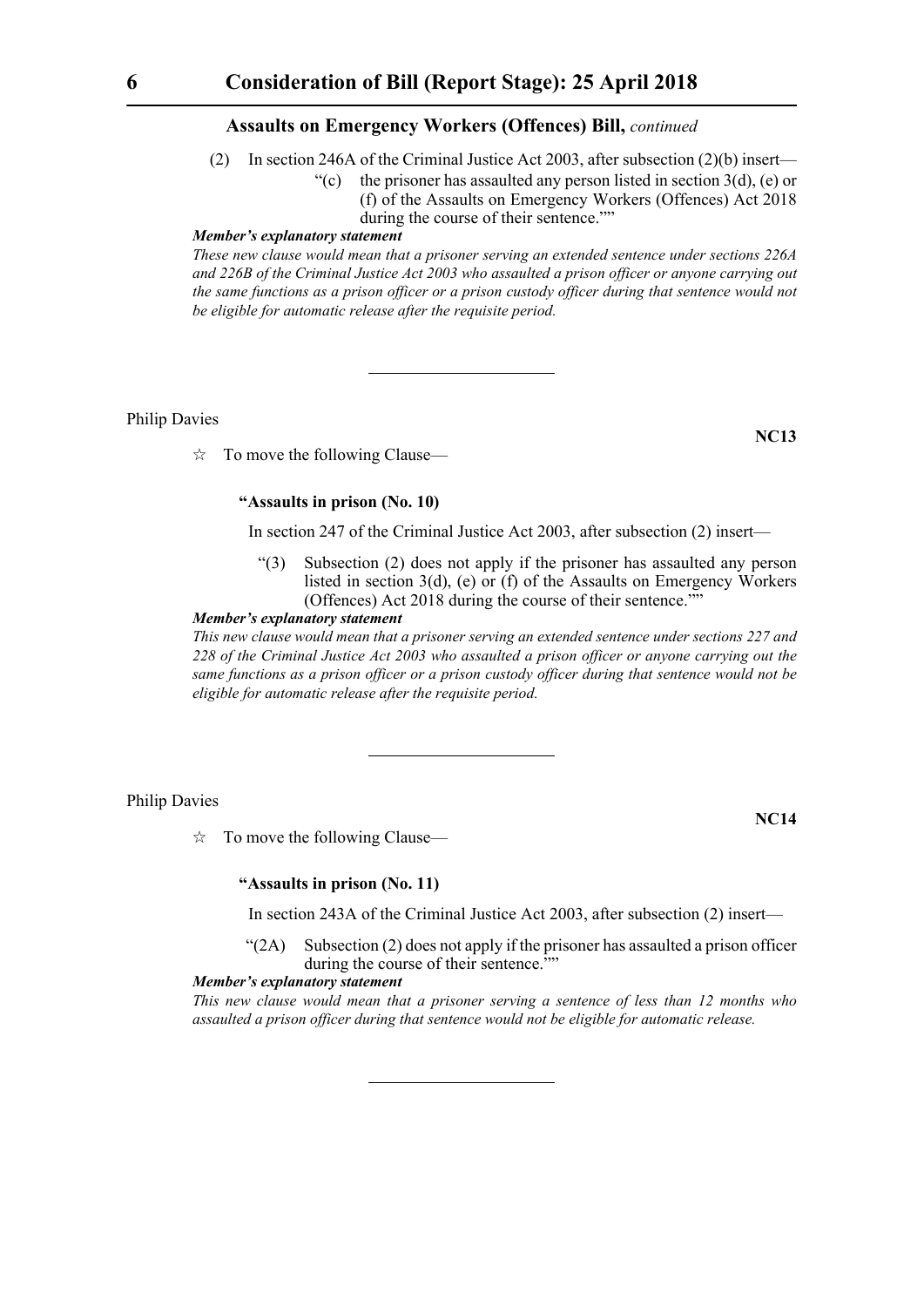Philip Davies

 $\vec{\mathcal{R}}$  To move the following Clause—

#### **"Assaults in prison (No. 12)**

In section 244 of the Criminal Justice Act 2003, after subsection (1A) insert—

 $\degree$ (1B) Subsection (1) does not apply if the prisoner has assaulted a prison officer during the course of their sentence.""

#### *Member's explanatory statement*

*This new clause would mean that a prisoner serving a fixed term sentence of more than 12 months who assaulted a prison officer during that sentence would not be eligible for automatic release.*

Philip Davies

 $\vec{\mathcal{R}}$  To move the following Clause—

#### **"Assaults in prison (No. 13)**

In section 246 of the Criminal Justice Act 2003, after subsection (4)(i) insert— "(j) the prisoner has assaulted a prison officer during the course of their sentence.""

#### *Member's explanatory statement*

*This new clause would mean that a prisoner serving a fixed term sentence of more than 12 months who assaulted a prison officer during that sentence would not be eligible for early release.*

Philip Davies

 $\vec{x}$  To move the following Clause—

#### **"Assaults in prison (No. 14)**

- (1) In section 246A of the Criminal Justice Act 2003, in subsection (2) after "unless" for "either or both" substitute "any".
- (2) In section 246A of the Criminal Justice Act 2003, after subsection 2 (b) insert— "(c) the prisoner has assaulted a prison officer during the course of their sentence.""

#### *Member's explanatory statement*

*This new clause would mean that a prisoner serving an extended sentence under sections 226A and 226B of the Criminal Justice Act 2003 who assaulted a prison officer would not be eligible for automatic release after the requisite period.*

**NC15**

**NC16**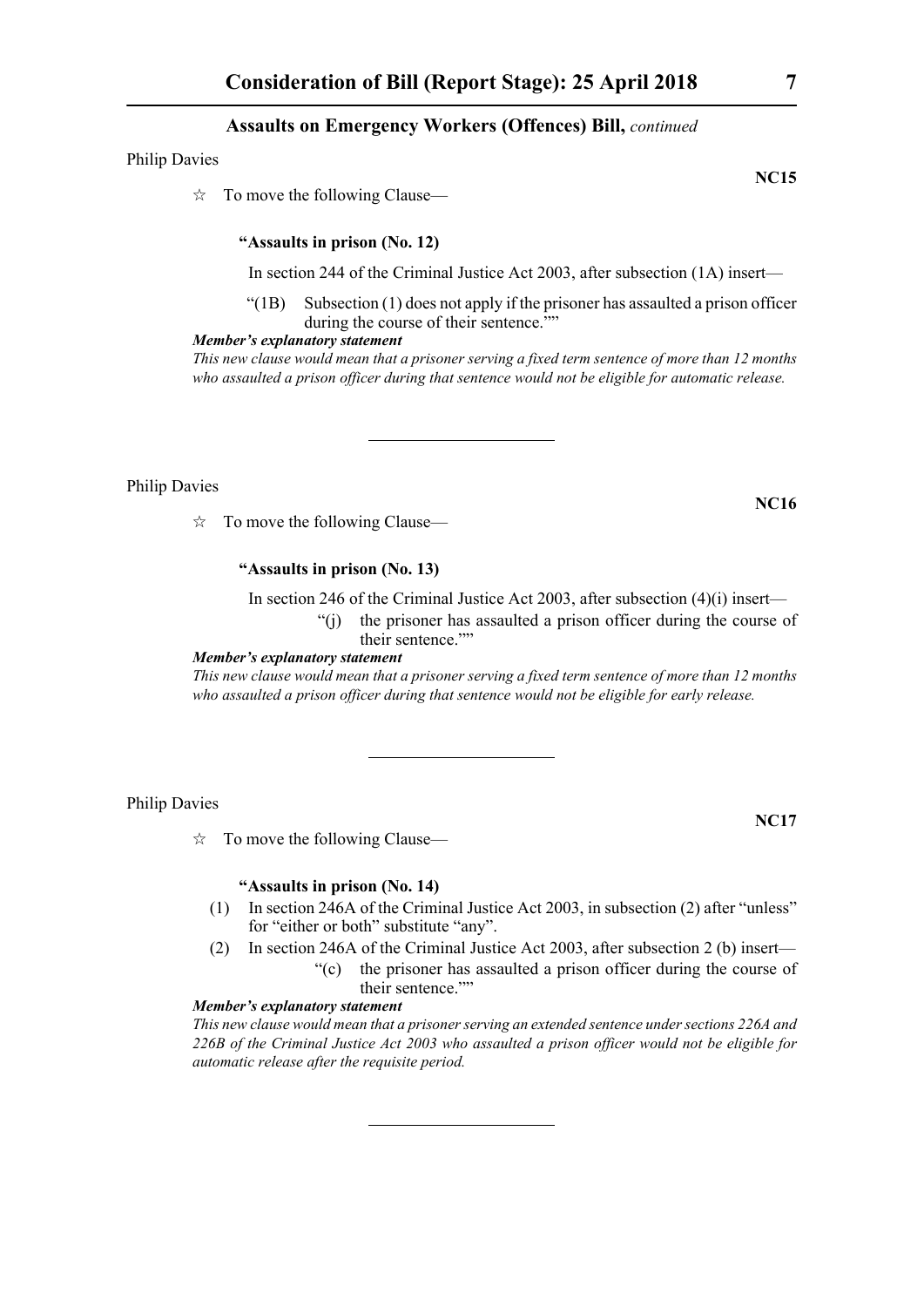Philip Davies

 $\vec{\mathcal{R}}$  To move the following Clause—

#### **"Assaults in prison (No. 15)**

In section 247 of the Criminal Justice Act 2003, after subsection (2) insert—

"(3) Subsection (2) does not apply if the prisoner has assaulted a prison officer during the course of their sentence.""

#### *Member's explanatory statement*

*This new clause would mean that a prisoner serving an extended sentence under sections 227 and 228 of the Criminal Justice Act 2003 who assaulted a prison during that sentence would not be eligible for automatic release after the requisite period.*

Chris Bryant Holly Lynch Philip Davies Louise Haigh

> Clause **1,** page **1**, line **3**, after "battery" insert "including spitting" *Member's explanatory statement*

*This makes explicit that this section applies to incidents of assault or battery that are spitting.*

#### Philip Davies

Clause **1,** page **1**, line **10**, leave out "12" and insert "24" *Member's explanatory statement* 

*This amendment would increase the sentence for the new offence from 12 to 24 months in Crown courts to allow for longer sentences and to ensure Crown courts have greater powers of sentence for the offence than magistrates' courts.* 

#### Philip Davies

Clause **1,** page **2**, line **1**, leave out subsection (4) and insert—

"(4) Sections 154 and 282 of the Criminal Justice Act 2003 shall come into force." *Member's explanatory statement* 

*This amendment would increase the sentencing powers of magistrates from six months to 12 months for a single offence and enable the sentencing in the Bill to actually be imposed in magistrates' courts.*

#### Philip Davies

Clause **1,** page **2**, line **14**, at end insert— "(5A) Offences under this Act are either way offences." *Member's explanatory statement This amendment would mean that offences under the Act are to be treated as either way offences.*

**NC18**

**9**

**2**

**10**

**11**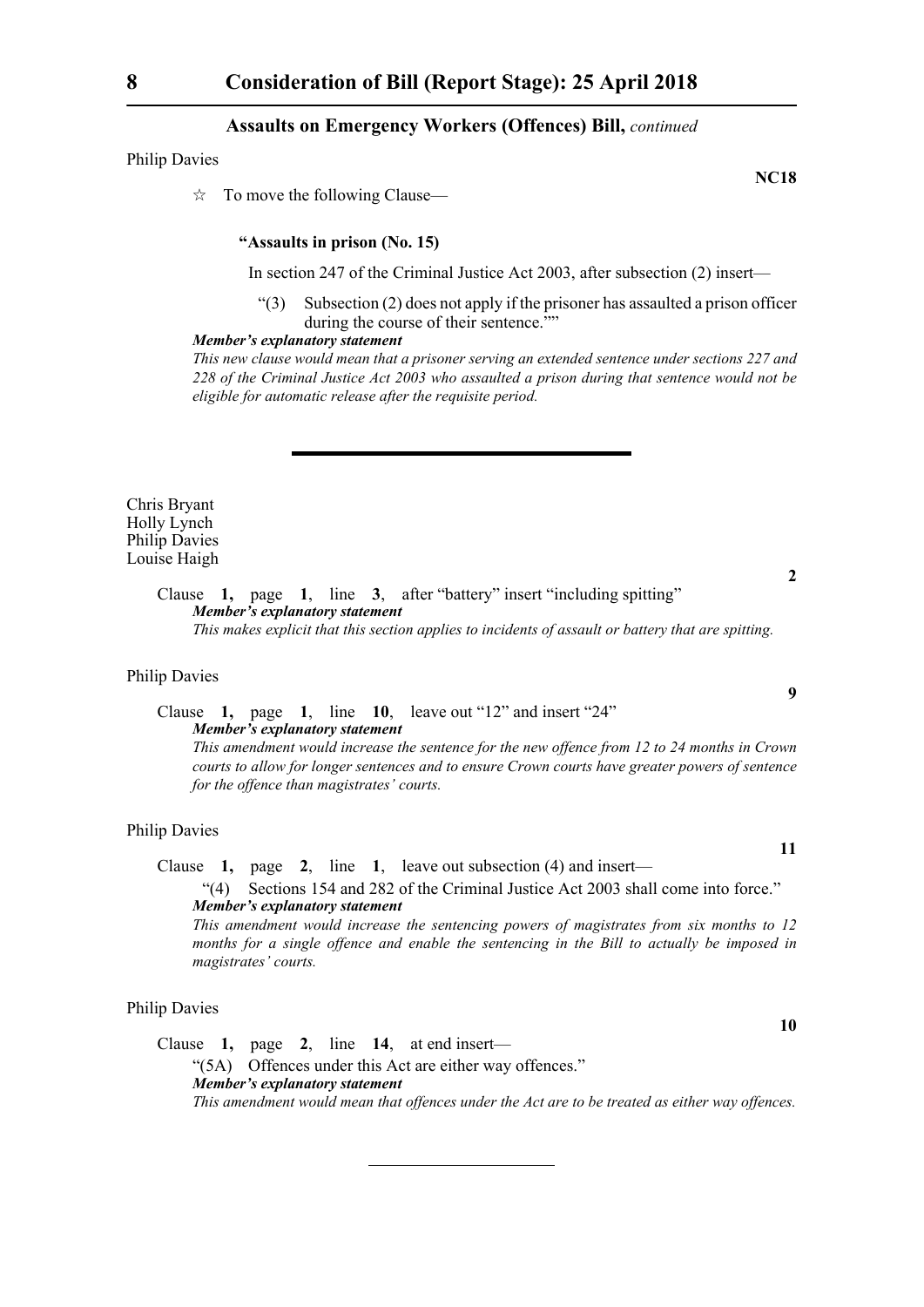| Chris Bryant<br>Holly Lynch<br>Jim Fitzpatrick<br>Jo Stevens<br>Mr Bob Seely<br>Liz Twist |                                |                                                  |                                                                                                                        |                                                                                                                                                                                             |
|-------------------------------------------------------------------------------------------|--------------------------------|--------------------------------------------------|------------------------------------------------------------------------------------------------------------------------|---------------------------------------------------------------------------------------------------------------------------------------------------------------------------------------------|
|                                                                                           | Mohammad Yasin<br>Louise Haigh |                                                  | <b>Philip Davies</b>                                                                                                   | Caroline Lucas                                                                                                                                                                              |
|                                                                                           | of sexual assault.             | "(aa)<br>2003"<br>Member's explanatory statement | Clause 2, page 2, line 39, at end insert—                                                                              | $\mathbf{3}$<br>an offence under section 3 (sexual assault) of the Sexual Offences Act<br>This causes the fact that the victim was an emergency worker to be an aggravating factor in cases |
| Chris Bryant                                                                              |                                | Page 4, line 23, leave out Clause 4              |                                                                                                                        | $\boldsymbol{4}$                                                                                                                                                                            |
| Chris Bryant                                                                              |                                | Page 6, line 6, leave out Clause 5               |                                                                                                                        | 5                                                                                                                                                                                           |
| Chris Bryant                                                                              |                                | Page 8, line 14, leave out Clause 6              |                                                                                                                        | 6                                                                                                                                                                                           |
| Chris Bryant                                                                              |                                | Member's explanatory statement                   | Clause 7, page 9, line 37, leave out from "only," to end of line 38<br>This amendment is consequential on Amendment 5. | 7                                                                                                                                                                                           |